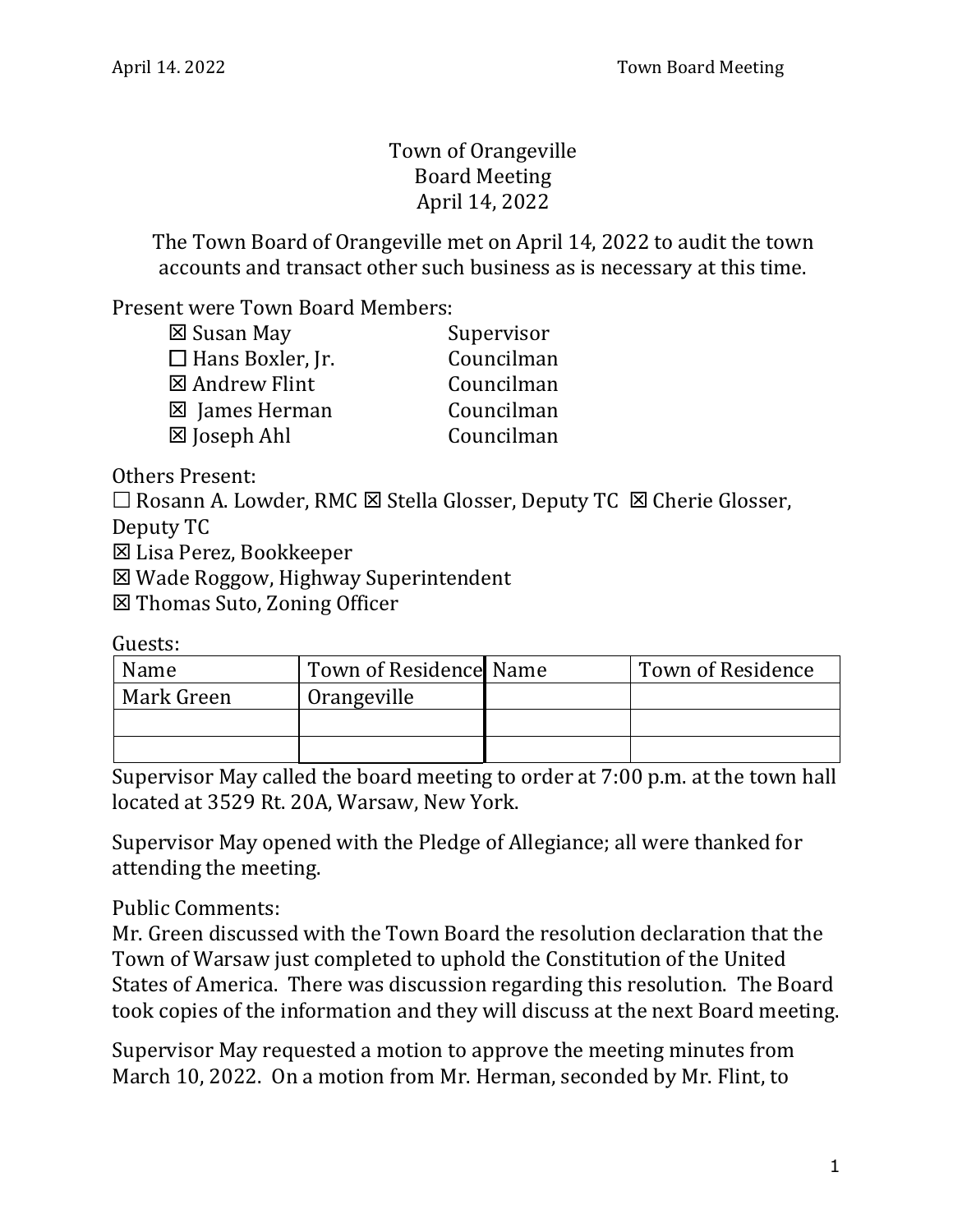approve the minutes. Ayes [4]  $\boxtimes$  May  $\Box$  Boxler  $\boxtimes$  Flint  $\boxtimes$  Herman  $\boxtimes$  Ahl. Noes [0] Carried

Supervisor May requested a motion to approve the Supervisors Report. The bookkeeper presented an amendment to January and February Supervisor report, only the final report was incorrect. Mr. Ahl requested a spread sheet of report. A motion was made by Mr. Flint, seconded by Mr. Herman to approve the Supervisor Report. Ayes [4]  $\boxtimes$  May  $\Box$  Boxler  $\boxtimes$  Flint  $\boxtimes$  Herman  $\boxtimes$  Ahl. Noes [0] Carried

Zoning Officer Report**:** We have had three permits this month. Have nothing new from the planning board, did receive a phone call regarding the turbine. Supervisor May discussed that M. Kehl was invited to attend this evening. They need to assess the damage to the turbine.

Supervisor May discussed the Road Use Agreement, we need to ascertain if they are following the document. Question what they did with the community funds, they are distributed by the Chicago office, we should have a say in where the money is spend. Mary is retiring in June or July.

Highway Superintendent Report: Mr. Roggow requested to go on 10-hour days, we are not sure of what exactly we can do for this year for road work, d/t prices. On a motion from Mr. Flint, seconded by Mr. Herman to table the discussion on the truck, repairs vs new until next month. Ayes [4]  $\boxtimes$  May  $\Box$ Boxler  $\boxtimes$  Flint  $\boxtimes$  Herman  $\boxtimes$  Ahl. Noes [0] Carried

Town Clerk Report: Our Town website visits for March 2022 were 300, it appears on the site that it was not counting visits for 1/4 of the month, again. The Towns total revenue for the month of March 294.00 was \$343.00, \$95.00 for Zoning, \$189.00 for dog licenses and \$10.00 for late fees. We had 21 renewal licenses. To the general fund, \$168.00, Dogs were \$63.00, \$10.00 for late fees and\$95.00 for zoning. We disbursed \$105.00 to Wyoming County, \$21.00 to Ag and Markets for dogs. We are working on coping all Abstracts, vouchers etc. from 2006 and make an excel of this information to share with our Attorney. The Board discussed that we may have to rebid for fuel, etc.

Supervisor May appointed Mr. Allen Young to the Assessment Review Board, to replace Elaine Corby.

Mr. Ahl discussed mowing small cemetery, possibility of Mr. Brian Chambers, discussed 14 mowing's,  $\frac{1}{4}$  acre,  $\frac{1}{2}$  hour cut and trim – about 50 stones.